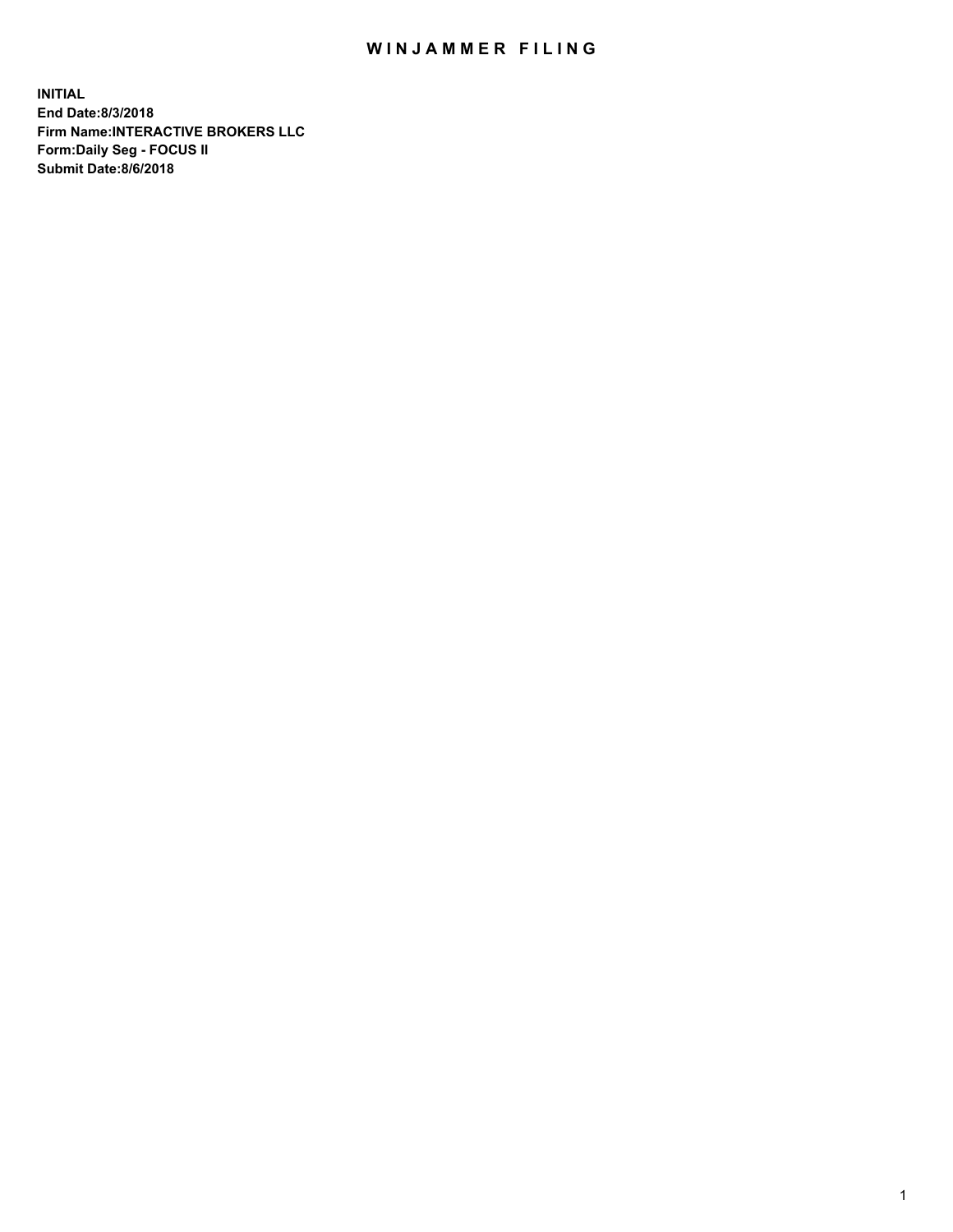**INITIAL End Date:8/3/2018 Firm Name:INTERACTIVE BROKERS LLC Form:Daily Seg - FOCUS II Submit Date:8/6/2018 Daily Segregation - Cover Page**

| Name of Company                                                                                                                                                                                                                                                                                                                | <b>INTERACTIVE BROKERS LLC</b>                                                                  |
|--------------------------------------------------------------------------------------------------------------------------------------------------------------------------------------------------------------------------------------------------------------------------------------------------------------------------------|-------------------------------------------------------------------------------------------------|
| <b>Contact Name</b>                                                                                                                                                                                                                                                                                                            | James Menicucci                                                                                 |
| <b>Contact Phone Number</b>                                                                                                                                                                                                                                                                                                    | 203-618-8085                                                                                    |
| <b>Contact Email Address</b>                                                                                                                                                                                                                                                                                                   | jmenicucci@interactivebrokers.c<br>$om$                                                         |
| FCM's Customer Segregated Funds Residual Interest Target (choose one):<br>a. Minimum dollar amount: ; or<br>b. Minimum percentage of customer segregated funds required:% ; or<br>c. Dollar amount range between: and; or<br>d. Percentage range of customer segregated funds required between:% and%.                         | $\overline{\mathbf{0}}$<br>$\overline{\mathbf{0}}$<br>155,000,000 245,000,000<br>0 <sub>0</sub> |
| FCM's Customer Secured Amount Funds Residual Interest Target (choose one):<br>a. Minimum dollar amount: ; or<br>b. Minimum percentage of customer secured funds required:%; or<br>c. Dollar amount range between: and; or<br>d. Percentage range of customer secured funds required between:% and%.                            | $\overline{\mathbf{0}}$<br>0<br>80,000,000 120,000,000<br>0 <sub>0</sub>                        |
| FCM's Cleared Swaps Customer Collateral Residual Interest Target (choose one):<br>a. Minimum dollar amount: ; or<br>b. Minimum percentage of cleared swaps customer collateral required:% ; or<br>c. Dollar amount range between: and; or<br>d. Percentage range of cleared swaps customer collateral required between:% and%. | $\frac{0}{0}$<br>0 <sub>0</sub><br>0 <sub>0</sub>                                               |

Attach supporting documents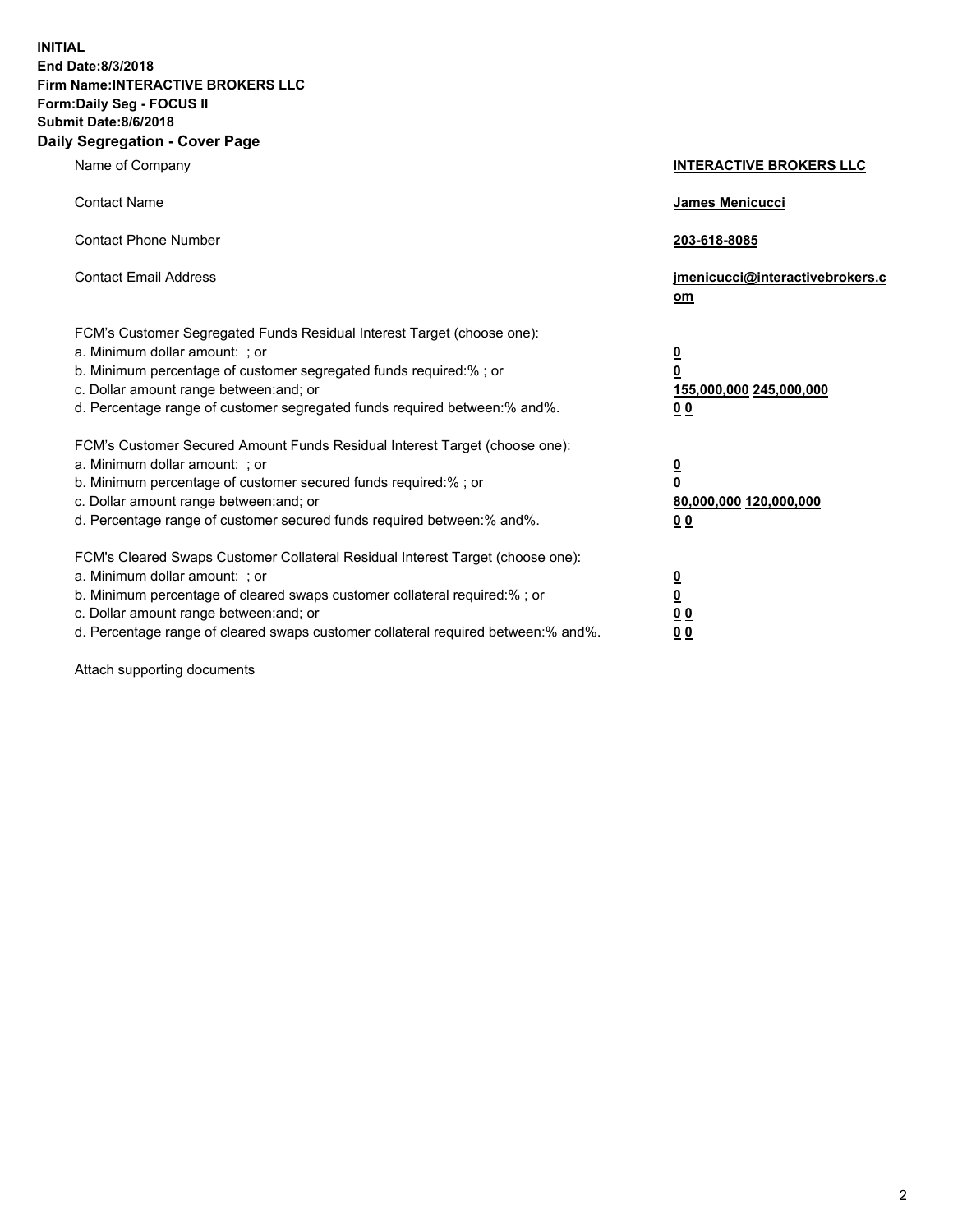## **INITIAL End Date:8/3/2018 Firm Name:INTERACTIVE BROKERS LLC Form:Daily Seg - FOCUS II Submit Date:8/6/2018 Daily Segregation - Secured Amounts**

|     | Daily Jegiegation - Jeculeu Aniounts                                                                       |                                   |
|-----|------------------------------------------------------------------------------------------------------------|-----------------------------------|
|     | Foreign Futures and Foreign Options Secured Amounts                                                        |                                   |
|     | Amount required to be set aside pursuant to law, rule or regulation of a foreign                           | $0$ [7305]                        |
|     | government or a rule of a self-regulatory organization authorized thereunder                               |                                   |
| 1.  | Net ledger balance - Foreign Futures and Foreign Option Trading - All Customers                            |                                   |
|     | A. Cash                                                                                                    | 445,890,560 [7315]                |
|     | B. Securities (at market)                                                                                  | $0$ [7317]                        |
| 2.  | Net unrealized profit (loss) in open futures contracts traded on a foreign board of trade                  | 5,473,667 [7325]                  |
| 3.  | Exchange traded options                                                                                    |                                   |
|     | a. Market value of open option contracts purchased on a foreign board of trade                             | 674,859 [7335]                    |
|     | b. Market value of open contracts granted (sold) on a foreign board of trade                               | $-69,906$ [7337]                  |
| 4.  | Net equity (deficit) (add lines 1.2. and 3.)                                                               | 451,969,180 [7345]                |
| 5.  | Account liquidating to a deficit and account with a debit balances - gross amount                          | 3,424 [7351]                      |
|     | Less: amount offset by customer owned securities                                                           | 0 [7352] 3,424 [7354]             |
| 6.  | Amount required to be set aside as the secured amount - Net Liquidating Equity                             | 451,972,604 [7355]                |
|     | Method (add lines 4 and 5)                                                                                 |                                   |
| 7.  | Greater of amount required to be set aside pursuant to foreign jurisdiction (above) or line                | 451,972,604 [7360]                |
|     | 6.                                                                                                         |                                   |
|     | FUNDS DEPOSITED IN SEPARATE REGULATION 30.7 ACCOUNTS                                                       |                                   |
| 1.  | Cash in banks                                                                                              |                                   |
|     | A. Banks located in the United States                                                                      | 85,412,358 [7500]                 |
|     | B. Other banks qualified under Regulation 30.7                                                             | 0 [7520] 85,412,358 [7530]        |
| 2.  | Securities                                                                                                 |                                   |
|     | A. In safekeeping with banks located in the United States                                                  | 371,962,682 [7540]                |
|     | B. In safekeeping with other banks qualified under Regulation 30.7                                         | 0 [7560] 371,962,682 [7570]       |
| 3.  | Equities with registered futures commission merchants                                                      |                                   |
|     | A. Cash                                                                                                    | $0$ [7580]                        |
|     | <b>B.</b> Securities                                                                                       | $0$ [7590]                        |
|     | C. Unrealized gain (loss) on open futures contracts                                                        | $0$ [7600]                        |
|     | D. Value of long option contracts                                                                          | $0$ [7610]                        |
|     | E. Value of short option contracts                                                                         | 0 [7615] 0 [7620]                 |
| 4.  | Amounts held by clearing organizations of foreign boards of trade                                          |                                   |
|     | A. Cash                                                                                                    | $0$ [7640]                        |
|     | <b>B.</b> Securities                                                                                       | $0$ [7650]                        |
|     | C. Amount due to (from) clearing organization - daily variation                                            | $0$ [7660]                        |
|     | D. Value of long option contracts                                                                          | $0$ [7670]                        |
|     | E. Value of short option contracts                                                                         | 0 [7675] 0 [7680]                 |
| 5.  | Amounts held by members of foreign boards of trade                                                         |                                   |
|     | A. Cash                                                                                                    | 103,682,483 [7700]                |
|     | <b>B.</b> Securities                                                                                       | $0$ [7710]                        |
|     | C. Unrealized gain (loss) on open futures contracts                                                        | 10,284,346 [7720]                 |
|     | D. Value of long option contracts                                                                          | 674,859 [7730]                    |
|     | E. Value of short option contracts                                                                         | -69,906 [7735] 114,571,782 [7740] |
| 6.  | Amounts with other depositories designated by a foreign board of trade                                     | 0 [7760]                          |
| 7.  | Segregated funds on hand                                                                                   | $0$ [7765]                        |
| 8.  | Total funds in separate section 30.7 accounts                                                              | 571,946,822 [7770]                |
| 9.  | Excess (deficiency) Set Aside for Secured Amount (subtract line 7 Secured Statement<br>Page 1 from Line 8) | 119,974,218 [7380]                |
| 10. | Management Target Amount for Excess funds in separate section 30.7 accounts                                | 80,000,000 [7780]                 |
| 11. | Excess (deficiency) funds in separate 30.7 accounts over (under) Management Target                         | 39,974,218 [7785]                 |
|     |                                                                                                            |                                   |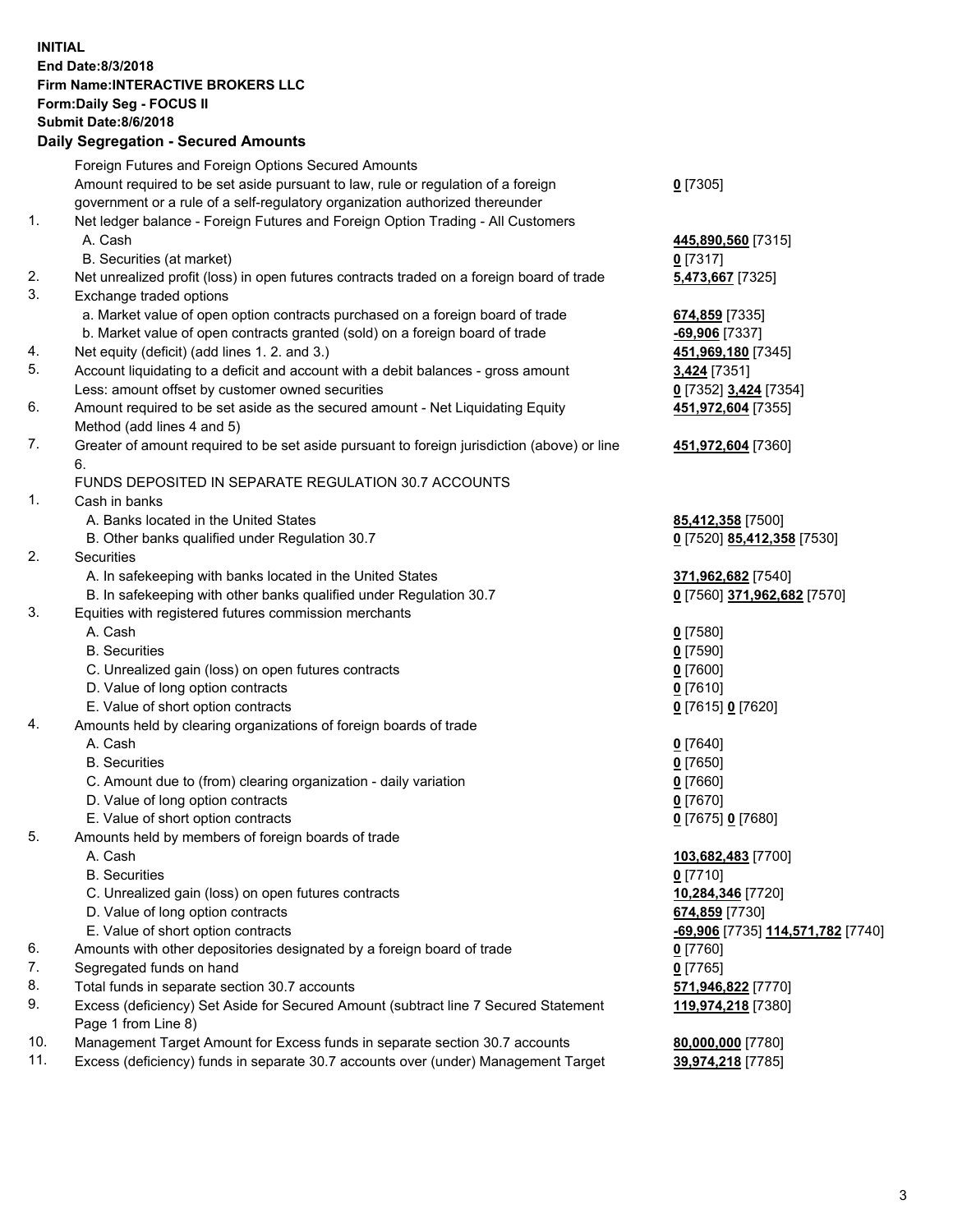|            | <b>INITIAL</b>                                                                      |                         |
|------------|-------------------------------------------------------------------------------------|-------------------------|
|            | End Date: 8/3/2018                                                                  |                         |
|            | <b>Firm Name:INTERACTIVE BROKERS LLC</b>                                            |                         |
|            | Form: Daily Seg - FOCUS II                                                          |                         |
|            | <b>Submit Date: 8/6/2018</b>                                                        |                         |
|            | Daily Segregation - Segregation Statement                                           |                         |
|            | SEGREGATION REQUIREMENTS(Section 4d(2) of the CEAct)                                |                         |
| 1.         | Net ledger balance                                                                  |                         |
|            | A. Cash                                                                             | 3,883,653,018 [7010]    |
|            | B. Securities (at market)                                                           | $0$ [7020]              |
| 2.         | Net unrealized profit (loss) in open futures contracts traded on a contract market  | -16,807,890 [7030]      |
| 3.         | Exchange traded options                                                             |                         |
|            | A. Add market value of open option contracts purchased on a contract market         | 174,004,882 [7032]      |
|            | B. Deduct market value of open option contracts granted (sold) on a contract market | -175,022,364 [7033]     |
| 4.         | Net equity (deficit) (add lines 1, 2 and 3)                                         | 3,865,827,646 [7040]    |
| 5.         | Accounts liquidating to a deficit and accounts with                                 |                         |
|            | debit balances - gross amount                                                       | 172,128 [7045]          |
|            | Less: amount offset by customer securities                                          | 0 [7047] 172,128 [7050] |
| 6.         | Amount required to be segregated (add lines 4 and 5)                                | 3,865,999,774 [7060]    |
|            | FUNDS IN SEGREGATED ACCOUNTS                                                        |                         |
| 7.         | Deposited in segregated funds bank accounts                                         |                         |
|            | A. Cash                                                                             | 922,984,272 [7070]      |
|            | B. Securities representing investments of customers' funds (at market)              | 1,965,229,135 [7080]    |
|            | C. Securities held for particular customers or option customers in lieu of cash (at | $0$ [7090]              |
|            | market)                                                                             |                         |
| 8.         | Margins on deposit with derivatives clearing organizations of contract markets      |                         |
|            | A. Cash                                                                             | 26,522,362 [7100]       |
|            | B. Securities representing investments of customers' funds (at market)              | 1,167,972,278 [7110]    |
|            | C. Securities held for particular customers or option customers in lieu of cash (at | $0$ [7120]              |
|            | market)                                                                             |                         |
| 9.         | Net settlement from (to) derivatives clearing organizations of contract markets     | -11,961,711 [7130]      |
| 10.        | Exchange traded options                                                             |                         |
|            | A. Value of open long option contracts                                              | 175,049,979 [7132]      |
|            | B. Value of open short option contracts                                             | -176,114,387 [7133]     |
| 11.        | Net equities with other FCMs                                                        |                         |
|            | A. Net liquidating equity                                                           | $0$ [7140]              |
|            | B. Securities representing investments of customers' funds (at market)              | $0$ [7160]              |
|            | C. Securities held for particular customers or option customers in lieu of cash (at | $0$ [7170]              |
|            | market)                                                                             |                         |
| 12.        | Segregated funds on hand                                                            | $0$ [7150]              |
| 13.        | Total amount in segregation (add lines 7 through 12)                                | 4,069,681,928 [7180]    |
| 14.<br>15. | Excess (deficiency) funds in segregation (subtract line 6 from line 13)             | 203,682,154 [7190]      |
| 16.        | Management Target Amount for Excess funds in segregation                            | 155,000,000 [7194]      |
|            | Excess (deficiency) funds in segregation over (under) Management Target Amount      | 48,682,154 [7198]       |

16. Excess (deficiency) funds in segregation over (under) Management Target Amount Excess

4